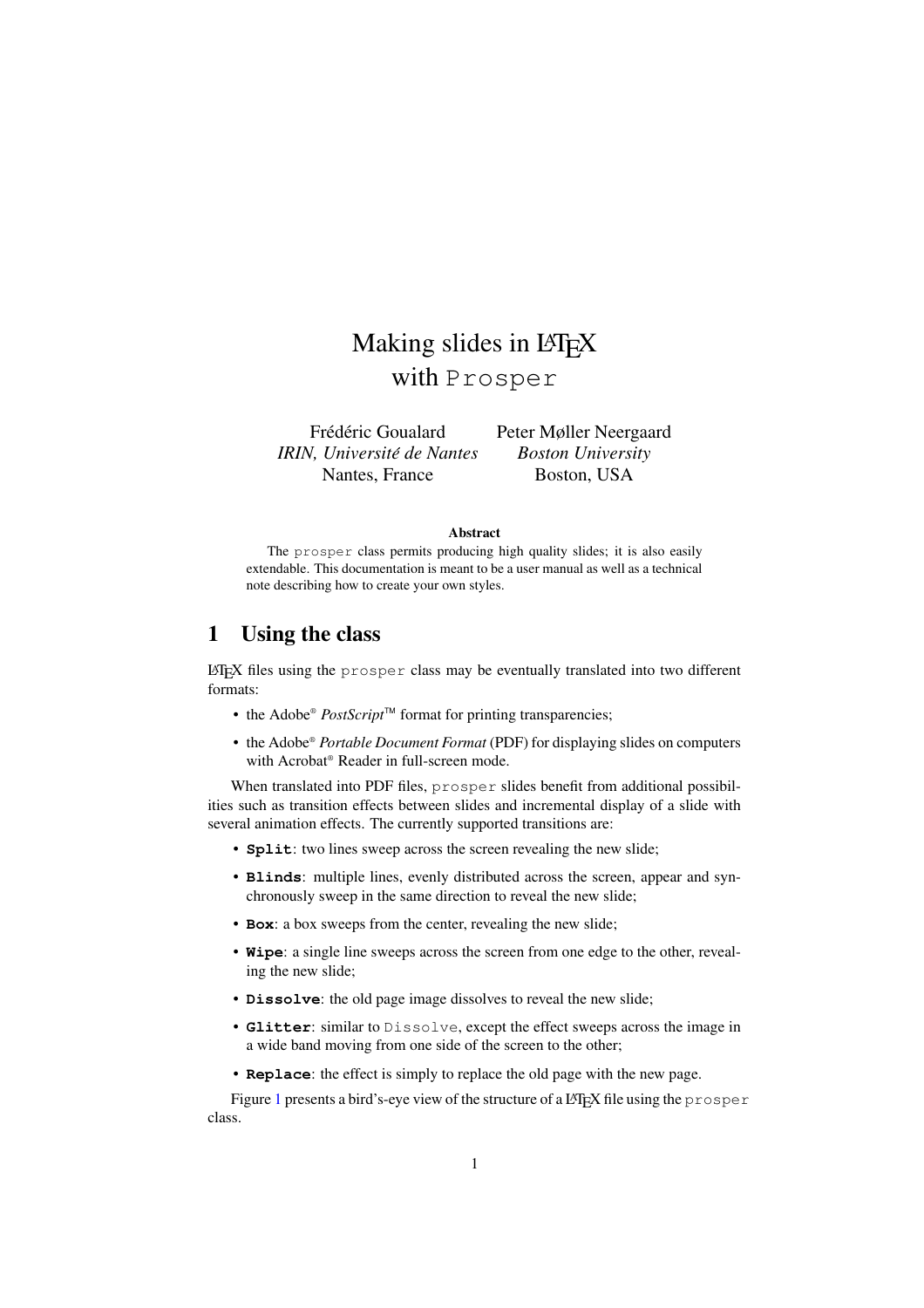# **2 Options of the class**

The prosper class supports the following options (default options are preceded by a black triangle  $\blacktriangleright$ , while the others are preceded by a black square  $\blacksquare$ ):



<span id="page-1-0"></span>Figure 1: Structure of a LAT<sub>E</sub>X file using prosper

- **draft.** The file is compiled in draft mode: figures are replaced by bounding boxes; the caption at the bottom of every slide displays the date and time of the compiling together with the file name;
- **Final.** The file is compiled in final mode: figures are inserted at their position; the caption on every slide contains the text given (optionally) by the user with the macro \slideCaption, except if the macro \displayVersion appears in the preamble (in that case, the same caption as in the draft mode is used);
- $\blacktriangleright$  **slideColor.** Slides will use many colors. To be used with caution when the slides are to be printed on a black & white device;
- **slideBW.** Slides will use a restricted set of colors. Should be used whenever the presentation is meant to be printed in black & white;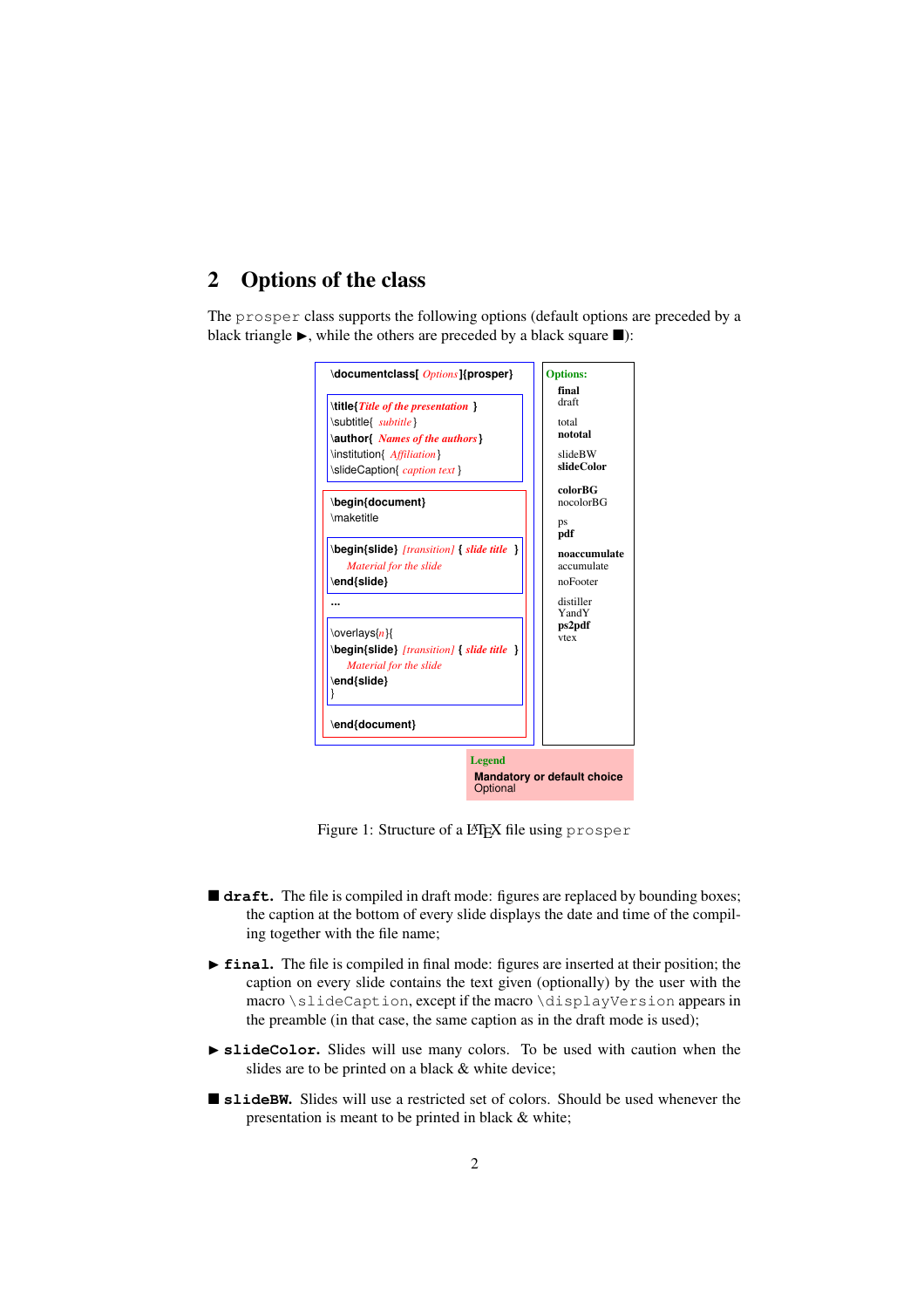- **total**. The caption at the bottom of every slide displays the number of the current slide along with the total number of slides;
- ▶ **nototal**. Only the number of the current slide appears in the caption;
- nocolorBG. The background of the slide is white whatever the style may be. It is a good idea to use this option for printing slides in black & white;
- $\triangleright$  **colorBG**. The color of the background depends on the current style;
- **ps.** The LAT<sub>E</sub>X file is compiled to produce a PostScript<sup>™</sup> file for printing;
- **Pdf.** The LATEX file is compiled to produce a PDF file for a presentation with a video projector;
- **accumulate.** Macros \onlySlide, \untilSlide and \fromSlide interpret their argument in ps mode. Note that it is possible to locally modify the option setting by using macros \**Accumulatetrue** and \**Accumulatefalse**;
- ▶ noaccumulate. Macros \onlySlide, \untilSlide and \fromSlide do not interpret their argument in ps mode;
- **distiller.** The PostScript® file is to be translated into a PDF file using Adobe® Distiller;
- **YandY**. The LATEX file is to be processed with YandY LATEX;
- ▶ **ps2pdf**. The PostScript® file is to be translated into a PDF file using AFPL **ps2pdf**;
- **vtex.** The LATEX file is to be processed with MicroPress Visual TEX;
- **noFooter.** Do not add any caption at the bottom of the slides.

# **3 Predefined macros and environments**

#### **3.1 Macros to appear in the preamble**

The prosper class (re-)defines some standard macros. Those given hereunder are to be put in the preamble (that is, before \begin{document}):

\**title**. Title of the presentation;

\**subtitle**. Subtitle of the presentation;

\**author**. Author(s) of the presentation;

\**email**. E-mail address of the author(s);

\**institution**. Name of the institute/company the author(s) come(s) from;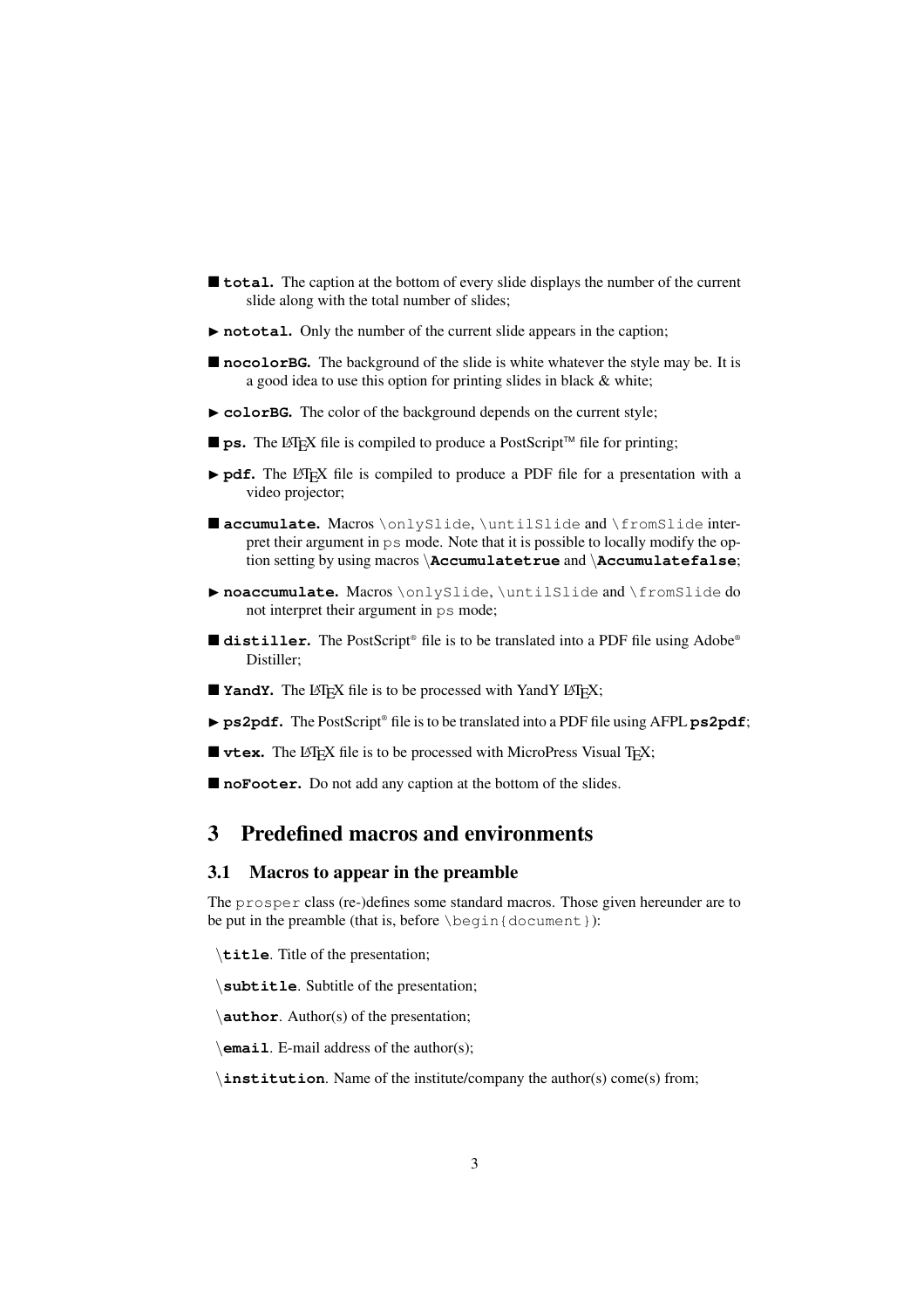- $\lambda$ **slideCaption** $\{c\}$ . Caption to be put at the bottom of every slide (name of the event/conference. . .). The title of the presentation is used as the default caption whenever the author do not override it by providing his own caption by using this macro;
- \**Logo(x,y)**{**mylogo**} or \**Logo**{**mylogo**}. The logo given by mylogo will be put at the position  $(x, y)$  on each slide (resp. at a default position defined by each slide style). The reference point is bottom left. An example of use is: \Logo(2,5){\includegraphics[width=1cm]{irinLOGO.eps}})
- \**displayVersion**. Displays a draft caption (with the name of the file, the title of the presentation, the name of the author(s), and the date/time of the last  $LATEX$ compiling) instead of the caption defined by the user even when in final mode;
- \**DefaultTransition**{**trans**}: definition of the default transition mode between slides. By default, the Replace mode is used;
- \**NoFrenchBabelItemize.** To be used when loading the babel style with the "french" option in order to have the ability to choose ones own items. The french itemize glue is preserved;
- \**collapsedBookmarksfalse.** Since v. 2.0, all overlays have a bookmark. If you call this macro in the preamble, the tree of bookmarks is expanded, otherwise it is collapsed and only the bookmarks for the first slide of each overlay are visible.

#### **3.2 The slide environment**

Figure [1](#page-1-0) describes the slide environment. An optional argument is the transition effect for displaying the slide. The default transition is R (Replace).

### **3.3 Some itemize environments**

The Itemize environment corresponds to the LATEX itemize environment where the text is justified. In prosper, the itemize environment has been redefined such that text is not justified in it (a better choice for slides).

There also exists an itemstep environment where each item is displayed incrementally (in PDF mode). This environment only offers a facility to add overlays and is quite limited in use. In particular, no nesting of itemstep environment is allowed. It accepts an optional argument corresponding to the overlay level to start from.

### **3.4 Macros to be used out of any slide environment**

\**part[transition]**{**xx**}. Creates a slide only containing the text xx vertically and horizontally centered in the font title. The transition transition-if given—will be used for this slide.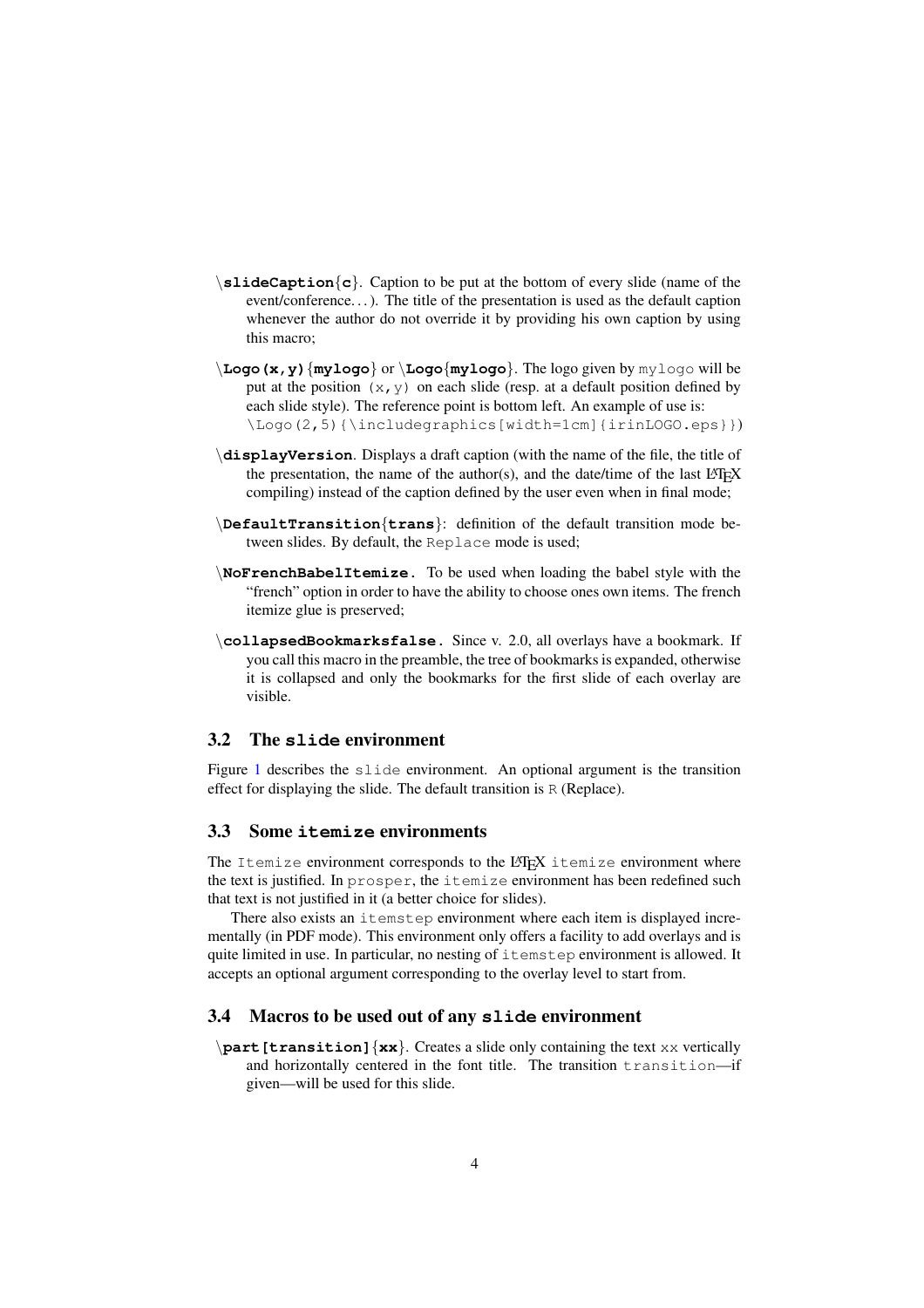### **3.5 Macros that may appear in a slide environment**

- \**FontTitle**{**C**}{**BW**}. Use this macro to change the font/color to be used for slide titles. The first argument is for color slides, the second for black and white ones;
- $\text{FontText}$ {C}{**BW**}. Use this macro to change the font/color to be used for slide text. The first argument is for color slides, the second for black and white ones;
- \**fontTitle**{**xx**}. Writes its argument using the title font and color;
- \**fontText**{**xx**}. Writes its argument using the text font and color;
- \**ColorFoot**{**col**}. The footer is to be written with color col;
- \**PDFtransition**{**tr**}. Uses tr as the transition effect from the previous slide to the current slide;
- \**myitem**{**lvl**}{**def**}. Defines the item of level lvl (where lvl may be 1, 2 or 3) to be  $\det$ . By default, it is a green lozenge for all levels. The following code define the items to be 3D bullets of different size and color (the corresponding PostScript<sup>™</sup> files are provided in the img/ directory of the prosper distribution):

```
\myitem{1}{\includegraphics[width=.4cm]{red-bullet-on-blue.ps}}
\myitem{2}{\includegraphics[width=.3cm]{green-bullet-on-blue.ps}}
\myitem{3}{\includegraphics[width=.3cm]{yellow-bullet-on-blue.ps}}
```
### **3.6 Overlays**

Overlays add animated effects to slides in PDF mode. They may be used to display a slide incrementally (in several steps), for making appear and disappear some elements on a slide. . . To use overlays, one has to embed the corresponding slide environment into an \**overlays** macro as follows:

```
\overlays{n}{
\begin{slide}{...}
...
\end{slide}}
```
The first argument (n) of the overlays macro stands for the number of steps composing the animation.

The following macros may be used to control what should appear on each slide composing a n slides overlay:

- \**fromSlide**{**p**}{**mat**}. Puts mat on slides p through n;
- \**onlySlide**{**p**}{**mat**}. Puts mat on slide p only;
- \**untilSlide**{**p**}{**mat**}. Puts mat on slides 1 through p;
- \**FromSlide**{**p**}. All the material after the occurrence of the macro will be put on slides p through n;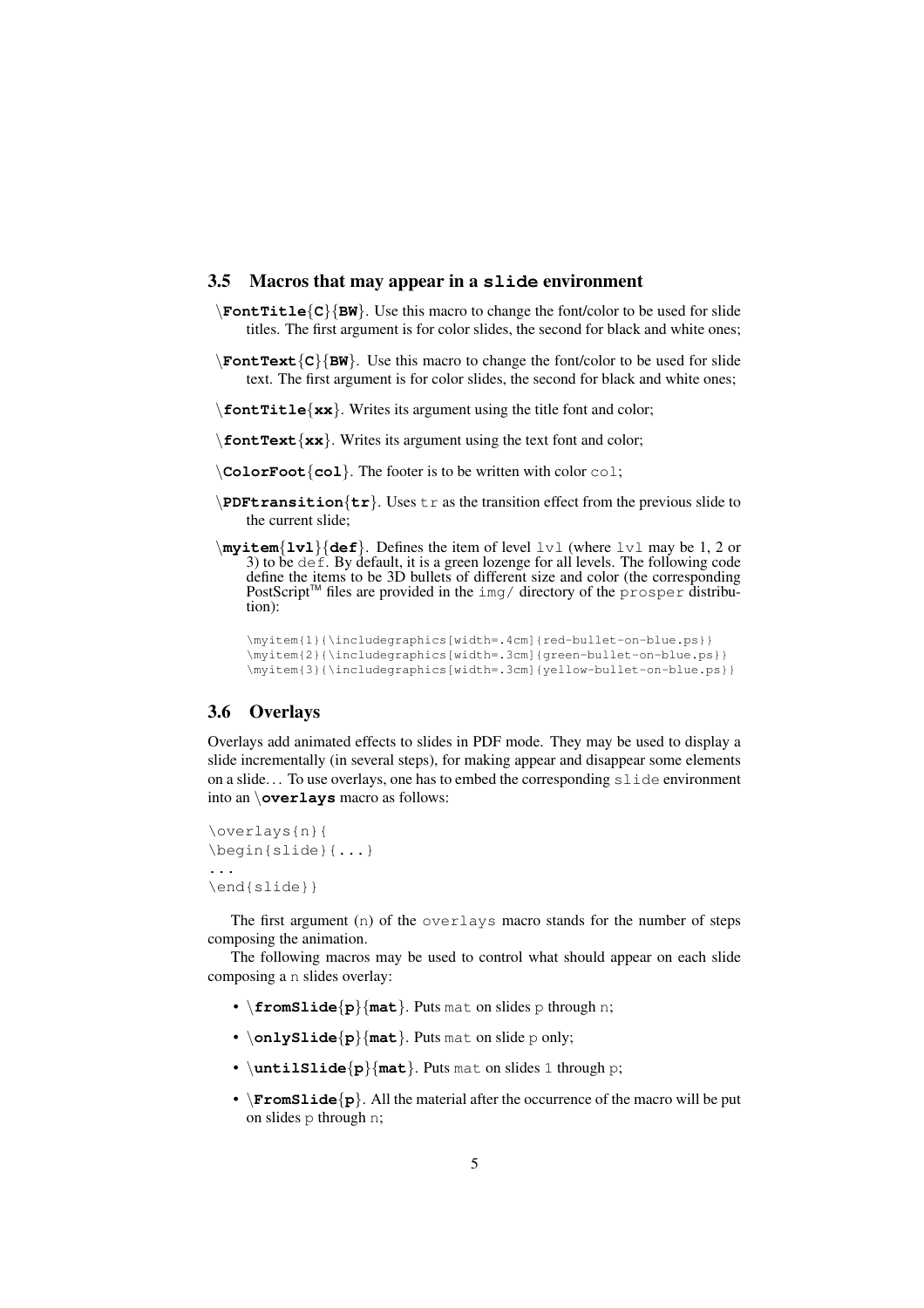- **\onlyslide** $\{p\}$ . All the material after the occurrence of the macro will be put on slide p only;
- \**UntilSlide**{**p**}. All the material after the occurrence of the macro will be put on slides 1 through p.

All those macros are only really meaningful in pdf mode; in ps mode, they do nothing or interpret their argument, depending on the option no/accumulate. Macros \fromSlide, \onlySlide, and \untilSlide accept stared versions which typeset the material in a zero dimension box (i.e. the position pointer is not moved). The stared versions should be used for replacement purposes. For example, the piece of code:

```
\onlySlide*{1}{\includegraphics{example-1.eps}}%
\onlySlide*{2}{\includegraphics{example-2.eps}}%
\onlySlide*{3}{\includegraphics{example-3.eps}}%
```
would put image example-1.eps on the first slide; this image would then be replaced by example-2.eps on the second slide, and by example-3.eps on the third slide. Note the  $\frac{1}{6}$  comment sign at the end of each line: it prevents LAT<sub>E</sub>X from inserting some space—due to the carriage return—which would induce a slight displacement between each image on the slides.

**Important note**: keep in mind that \FromSlide, \OnlySlide, \UntilSlide, and the un-stared versions of \fromSlide, \onlySlide, and \untilSlide interpret the argument mat *for each slide composing the overlay* even if it is not displayed (this is mandatory in order to know the size of the box that needs be reserved for the un-displayed material).

The following macros permit choosing the material to put on a slide depending on the chosen mode (ps or pdf):

- \**PDForPS**{ifpdf}{ifps}. Interprets material ifpdf if the chosen mode is pdf, otherwise interprets ifps;
- \**onlyInPS**{**mat**}. Interprets material mat only if the mode is ps;
- \**onlyInPDF**{**mat**}. Interprets material mat only if the mode is pdf.

These macros may be used as follows:

```
\overlays{3}{%
\begin{slide}{Example}
\onlySlide*{1}{\includegraphics{example-1.eps}}%
\onlySlide*{2}{\includegraphics{example-2.eps}}%
\onlySlide*{3}{\includegraphics{example-3.eps}}%
\onlyInPS{\includegraphics{example.eps}}%
\end{slide}}
```
This slide will be displayed in three steps with three different figures in pdf mode; in ps mode, there will be only one slide containing figure example.eps.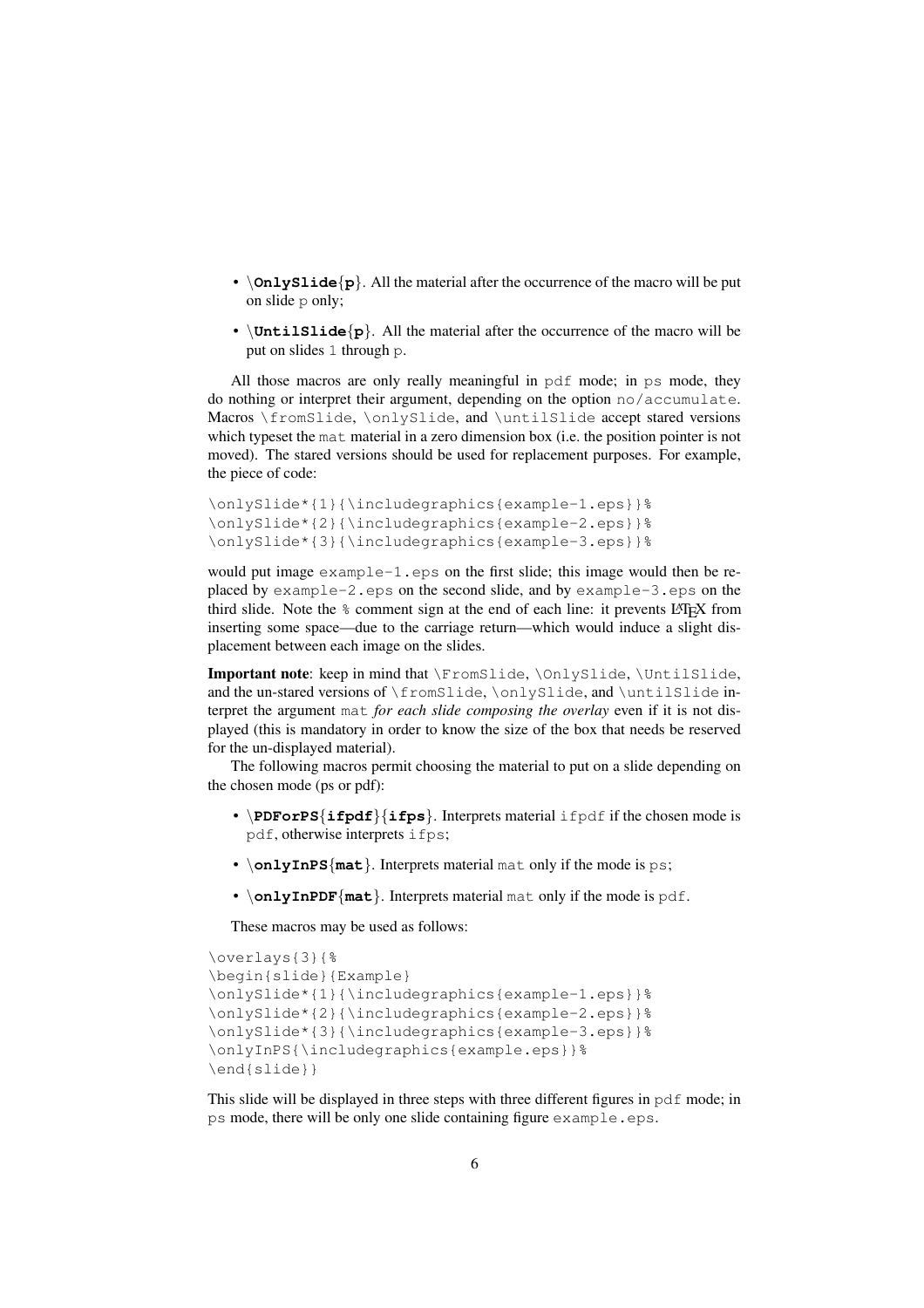# **4 Warning**

The prosper slide styles are not bound to provide the same display area. Consequently, using different styles may require some adjustment in the text and graphics positioning.

# **5 The Compilation Process**

The compilation process slightly differs depending on the intended use of the slides. It is sketched in Fig. [2.](#page-6-0) If you plan to print slides on transparencies, you should select the ps option and create a PostScript™ file, while if you want to display them with a computer and an overhead projector, you should select the pdf option and create a PDF file from the PostScript<sup>™</sup> file. Translation of a PostScript<sup>™</sup> file into a PDF file is done by the program ps2pdf included in the GhostScript distribution.



<span id="page-6-0"></span>Figure 2: Compilation process

**Important note**: PDF file should be made resolution independent by using vectorial fonts only (no T<sub>E</sub>X bitmap fonts). To do so, you have to use a GhostScript version at least equal to 6.0. You also need to create a .dvipsrc file in your home directory with the following lines:

```
p +psfonts.cmz
p +psfonts.amz
```
Last, prosper styles have been devised to be used with A4 European paper format. Consequently, you will have to instruct GhostScript to use the appropriate format by defining the **GS OPTIONS** environment variable to "-sPAPERSIZE=a4". If you use bash as your main shell, this is done by adding the line

export GS\_OPTIONS="-sPAPERSIZE=a4"

#### in your .bash\_profile file.

You will need Adobe® Acrobat® Reader (acroread) to display PDF files. It is available for free on the Adobe® [web](http://www.adobe.com/) site. Acrobat® Reader provides a full-screen mode that is particularly handy for presentations.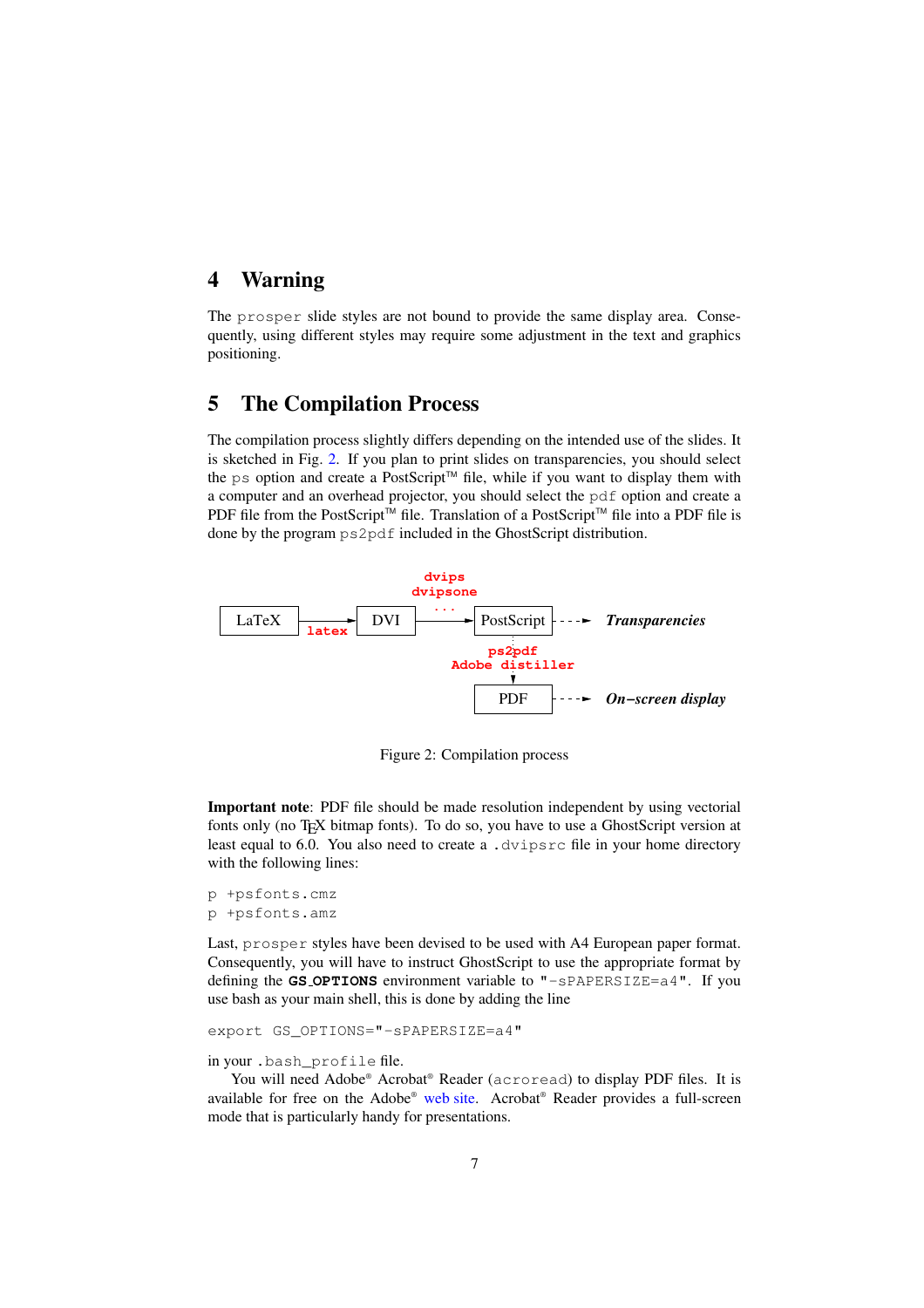### **6 Devising new slide styles**

Devising new prosper styles is an easy task provided you know the basics of Van Zandt's PSTricks package (refer to *PSTricks: PostScript*TM *macros for Generic TEX*, User's Guide, Timothy Van Zandt). In order to devise your own style named foo, you first have to create a file PPR**foo**.sty which will contain its definition. Refer to predefined styles for some examples and to Section [6.4.](#page-8-0)

**A word of caution:** you are free to create a new style by modifying an existing one. In that case, **it is MANDATORY** renaming your file; do NEVER EVER modify a style without renaming it (is that clear enough?). You should also write your name and email address in any of your styles such that users know who to get in touch with when they use the style. Please choose a name for your style that is unique in the prosper distribution (with respect to both predefined and contributed styles so far).

Please send slide styles you are proud of. I will add them to the distribution in the contrib/ directory. Note that I will only consider for addition styles that are indeed original. Modifying the colors or the fonts of an existing one is definitely not sufficient since this can be done by users in their LATEX file by using the provided hooks for customization.

### **6.1 Predefined tests**

The following tests may be used in your style file in order to modify its behaviour according to the active options. The general scheme is:

```
\ifxxxx%
   % The ''then'' part
\else%
   % The ''else'' part
\fi
```
- **\ifDVItoPS**. True when the DVI file will be eventually translated into a PostScript™ file, false when the final target is the PDF format;
- \**ifisDraft**. True when the file is compiled in draft mode;
- \**ifinColor**. True when the option slideColor has been chosen;
- \**ifallPages**. True when the option total has been chosen;
- \**ifcolorBG**. True when the option colorBG has been chosen;
- \**ifshowVersion**. True whenever the macro \displayVersion appears in the preamble;
- \**ifInOverlays**. True if the current slide environment is embedded into an overlays macro.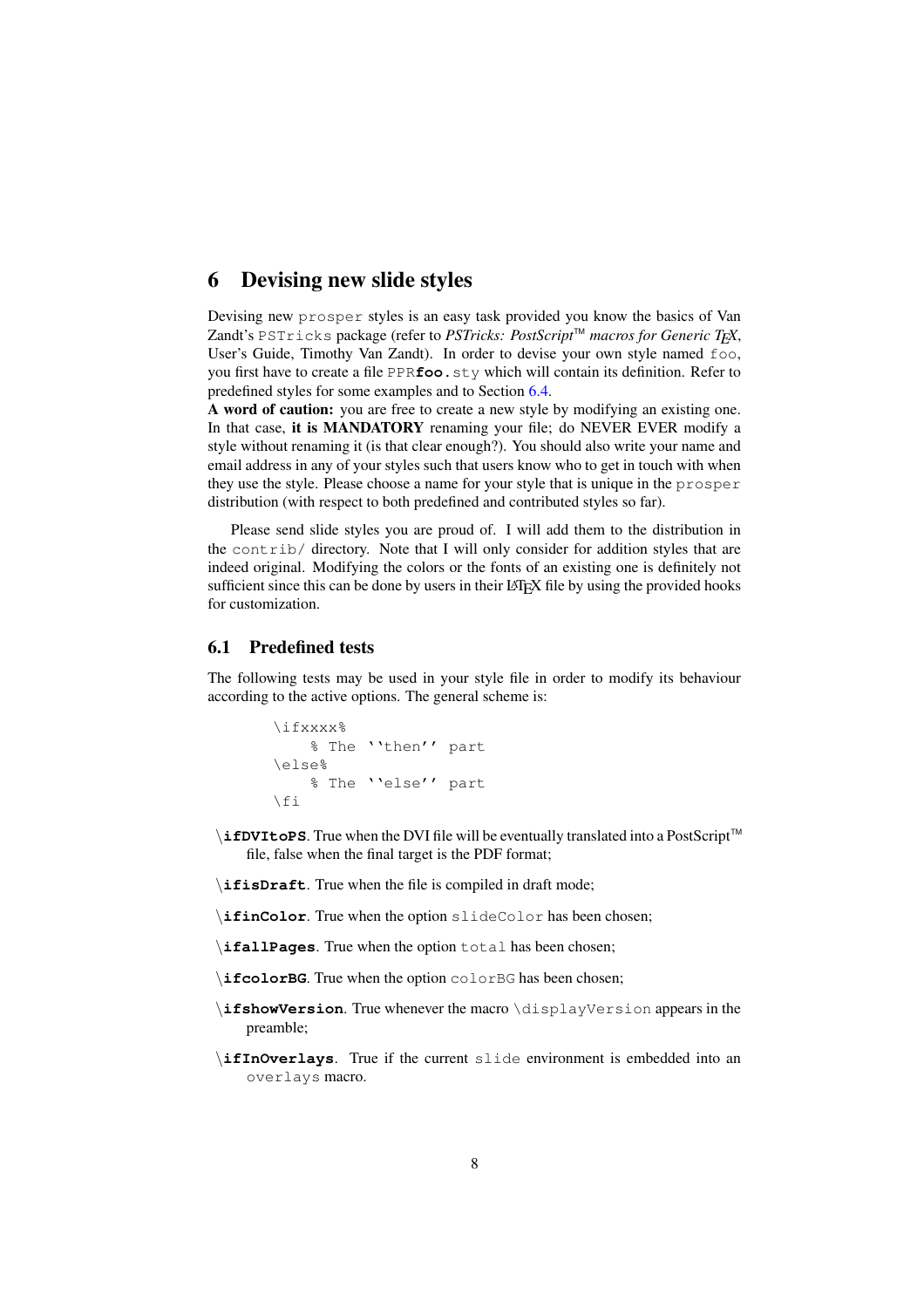### **6.2 Macros to customize or create a style**

\**slideCaption**{**cap**}. Definition of a caption to appear on every slide;

- \**PDFCroppingBox**{**lx ly ux uy**}. Definition of a PostScriptTM *bounding box* to crop slides for enhancing their appearance on 4/3 devices such as monitors (only used in PDF mode);
- \**NewSlideStyle[width]**{**anchor**}{**pos**}{**defin**}. Defines a new slide style whose definition is given by the macro  $\det$  and whose contents area has width width and is put at position (pos) with anchor anchor. If no width is given, a default width of 11 cm is used;
- \**LogoPosition**{**pos**}. Default position for a logo if none is given by the user;

\**PutLogo**. A macro to be put at the end of the macro that defines your own style.

### **6.3 Lengths**

\**slideWidth**. Defines the width of the text area in the slide. Should not be modified by the user. Corresponds to the first argument of macro **NewSlideStyle**.

### <span id="page-8-0"></span>**6.4 Example: the troispoints style**

```
\NeedsTeXFormat{LaTeX2e}[1995/12/01]
\ProvidesPackage{PPRtroispoints}[2000/04/17]
\typeout{'Trois points' style for Prosper ---}
\typeout{(c) 2000 Frederic Goualard, CWI, The Netherlands}
\typeout{CVSId: $Id: prosper-doc.tex,v 1.13 2001/10/24 15:11:25 exupery Exp $}
\typeout{ }
\RequirePackage{amssymb}
% Loading packages necessary to define this slide style.
\IfFileExists{pst-grad}{\RequirePackage{pst-grad}}{\RequirePackage{gradient}}
\newgray{mygrey}{.5}
\newrgbcolor{mellow}{.847 .72 .525}
\newrgbcolor{orange}{1.00 0.65 0.00}
\FontTitle{%
 \usefont{T1}{ptm}{m}{sl}\fontsize{22pt}{20pt}\selectfont\orange}{%
 \usefont{T1}{ptm}{m}{sl}\fontsize{22pt}{20pt}\selectfont\blue}
\FontText{%
 \mathcal{S}\mathcal{S}\n\blacksquare\ColorFoot{\mellow}
% Positionning of the title of a slide.
\newcommand{\slidetitle}[1]{%
```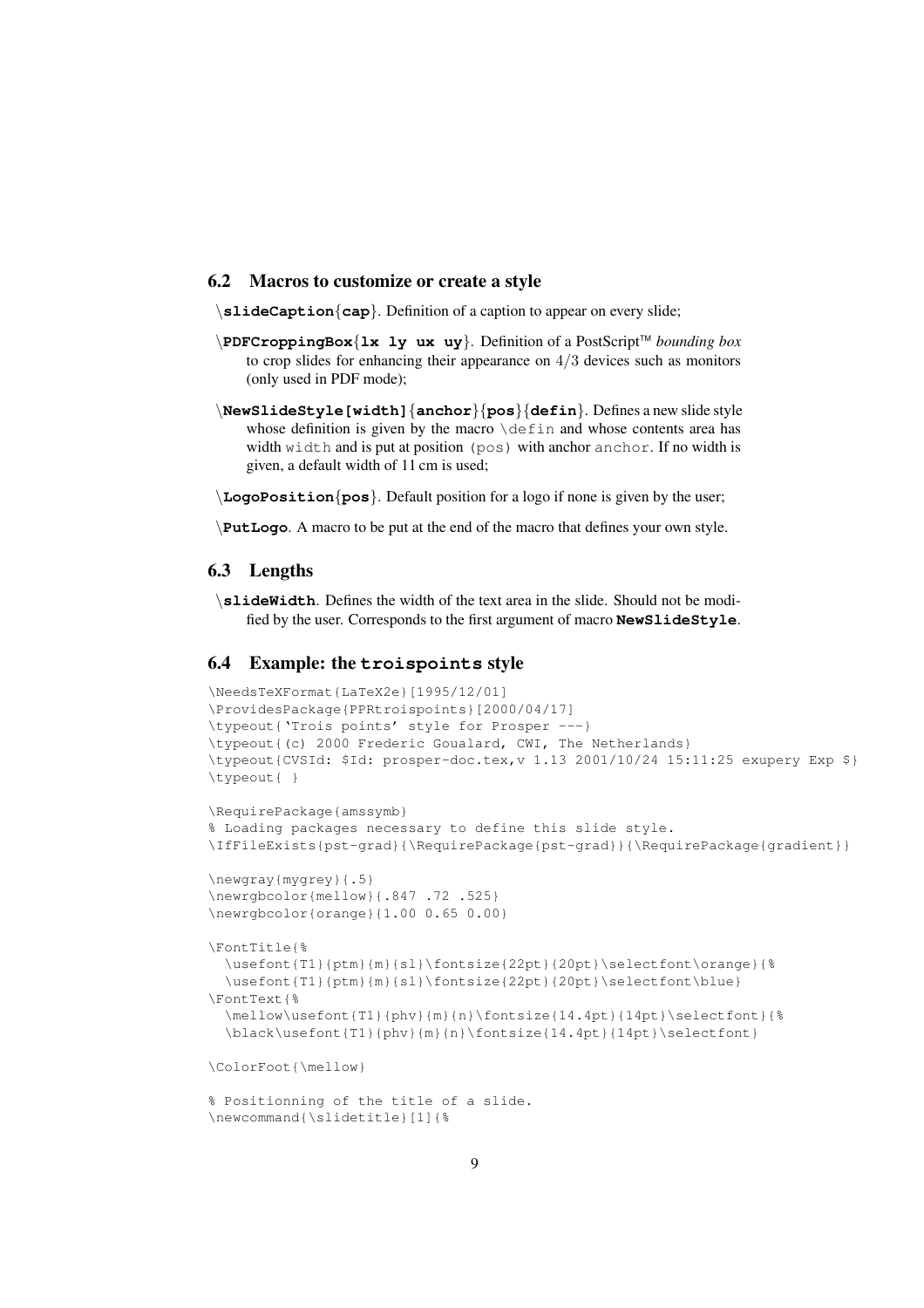```
\rput[l](-0.4,3.7){\parbox{10cm}{\fontTitle{#1}}}
}
% Positionning for a logo
\LogoPosition{-1,-1.1}
% Definition of this style for slides.
\newcommand{\TPFrame}[1]{%
  \ifinColor
  \ifcolorBG
  \psframe[linestyle=none,fillstyle=solid,fillcolor=black](-2,-1.4)(12.5,9)
  \left\{ \begin{array}{c} \uparrow \\ \uparrow \end{array} \right\}\left\{ \begin{array}{c} 1 \\ 1 \end{array} \right\}\psframe[linestyle=dotted,dotsep=5pt,linewidth=2pt,linecolor=mellow]%
  (-1,-.5) (11.6,8.3)\pspolygon[linestyle=none,fillstyle=solid,%
  fillcolor=mygrey](8.4,8.4)(9.6,8.4)(9,7.4)
  \pspolygon[linestyle=none,fillstyle=solid,%
  fillcolor=red](8.2,8.5)(9.4,8.5)(8.8,7.5)
  \pspolygon[linestyle=none,fillstyle=solid,%
  fillcolor=mygrey](1.4,-1.1)(2.6,-1.1)(2,-.1)\pspolygon[linestyle=none,fillstyle=solid,%
  fillcolor=red](1.1,-.9)(2.3,-.9)(1.7, .1)\PutLogo % Mandatory
 {#1}}
\NewSlideStyle{t}{5.3,2.9}{TPFrame}
\PDFCroppingBox{10 40 594 800}
\RequirePackage{semhelv}
```
\endinput

# **7 Copyright information**

Copyright © 2000-2003 by Frédéric Goualard and Peter Mller Neergaard, all rights reserved.

This program may be distributed and/or modified under the conditions of the LaTeX Project Public License, either version 1.2 of this license or (at your option) any later version. The latest version of this license is in <http://www.latex-project.org/lppl.txt> and version 1.2 or later is part of all distributions of LaTeX version 1999/12/01 or later.

# **8 The Prosper homepage**

The official Prosper homepage is located at Source Forge (tm):

<http://prosper.sourceforge.net/>